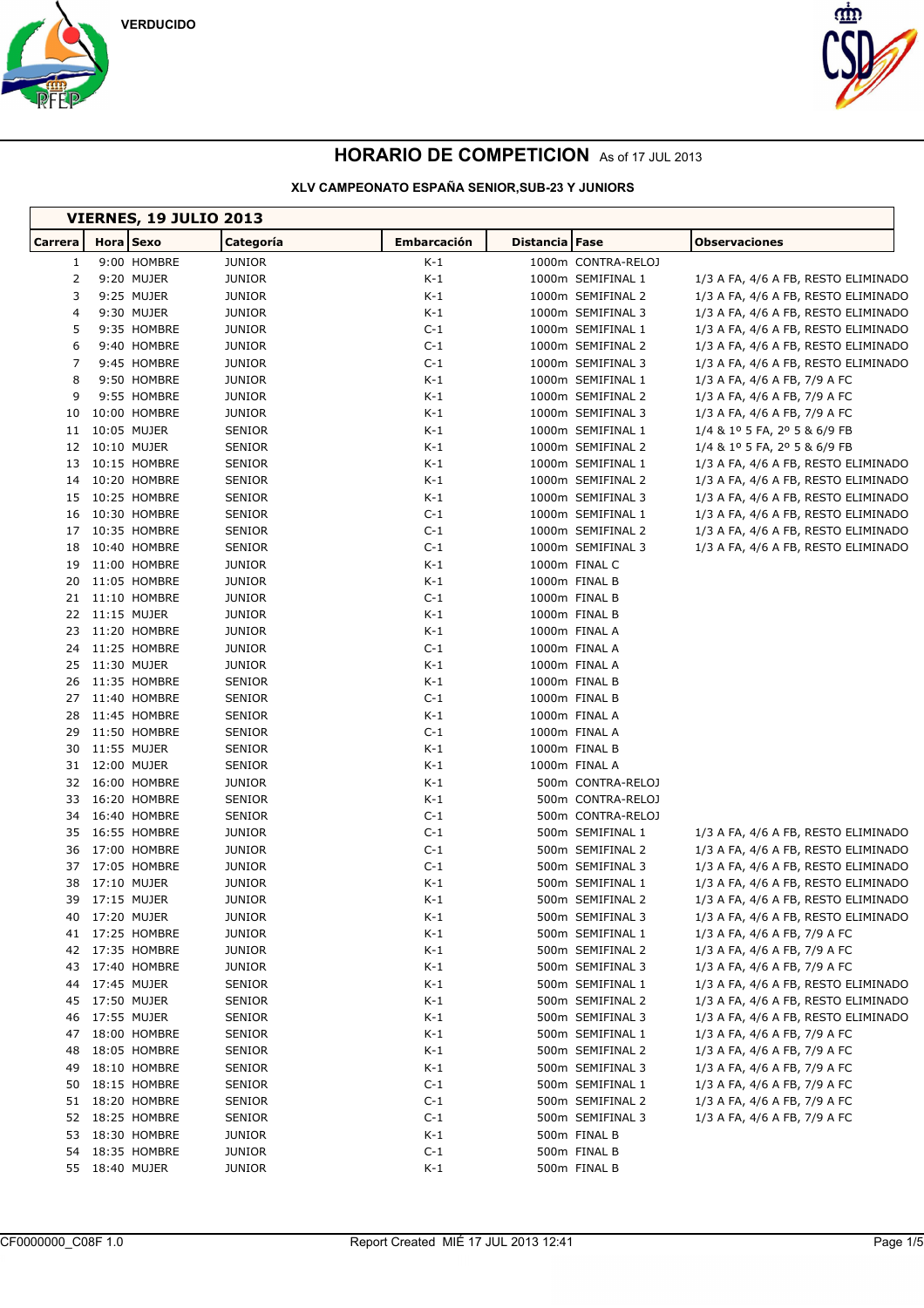



| VIERNES, 19 JULIO 2013 |  |                                                                                                                                                                             |                    |  |  |                                                                                                                                                                |  |
|------------------------|--|-----------------------------------------------------------------------------------------------------------------------------------------------------------------------------|--------------------|--|--|----------------------------------------------------------------------------------------------------------------------------------------------------------------|--|
|                        |  |                                                                                                                                                                             | <b>Embarcación</b> |  |  | <b>Observaciones</b>                                                                                                                                           |  |
|                        |  | <b>JUNIOR</b>                                                                                                                                                               | $K-1$              |  |  |                                                                                                                                                                |  |
|                        |  | <b>JUNIOR</b>                                                                                                                                                               | $C-1$              |  |  |                                                                                                                                                                |  |
|                        |  | <b>JUNIOR</b>                                                                                                                                                               | $K-1$              |  |  |                                                                                                                                                                |  |
|                        |  | <b>SENIOR</b>                                                                                                                                                               | $K-1$              |  |  |                                                                                                                                                                |  |
|                        |  | <b>SENIOR</b>                                                                                                                                                               | $C-1$              |  |  |                                                                                                                                                                |  |
|                        |  | <b>SENIOR</b>                                                                                                                                                               | $K-1$              |  |  |                                                                                                                                                                |  |
|                        |  | <b>SENIOR</b>                                                                                                                                                               | $K-1$              |  |  |                                                                                                                                                                |  |
|                        |  | <b>SENIOR</b>                                                                                                                                                               | $C-1$              |  |  |                                                                                                                                                                |  |
|                        |  | <b>SENIOR</b>                                                                                                                                                               | $K-1$              |  |  |                                                                                                                                                                |  |
|                        |  | Hora Sexo<br>56 18:45 HOMBRE<br>57 18:50 HOMBRE<br>58 18:55 MUJER<br>59 19:00 HOMBRE<br>60 19:05 HOMBRE<br>61 19:10 MUJER<br>62 19:15 HOMBRE<br>19:20 HOMBRE<br>19:25 MUJER | Categoría          |  |  | Distancia Fase<br>500m FINAL A<br>500m FINAL A<br>500m FINAL A<br>500m FINAL B<br>500m FINAL B<br>500m FINAL B<br>500m FINAL A<br>500m FINAL A<br>500m FINAL A |  |

|                | <b>SÁBADO, 20 JULIO 2013</b> |                  |               |                    |                |                    |                                     |  |
|----------------|------------------------------|------------------|---------------|--------------------|----------------|--------------------|-------------------------------------|--|
| <b>Carrera</b> |                              | Hora Sexo        | Categoría     | <b>Embarcación</b> | Distancia Fase |                    | <b>Observaciones</b>                |  |
| 65             |                              | 9:00 HOMBRE      | <b>SENIOR</b> | $K-2$              |                | 1000m CONTRA-RELOJ |                                     |  |
| 66             |                              | 9:15 HOMBRE      | <b>JUNIOR</b> | $K-2$              |                | 1000m SEMIFINAL 1  | 1/3 A FA, 4/6 A FB, RESTO ELIMINADO |  |
| 67             |                              | 9:20 HOMBRE      | <b>JUNIOR</b> | $K-2$              |                | 1000m SEMIFINAL 2  | 1/3 A FA, 4/6 A FB, RESTO ELIMINADO |  |
| 68             |                              | 9:25 HOMBRE      | <b>JUNIOR</b> | $K-2$              |                | 1000m SEMIFINAL 3  | 1/3 A FA, 4/6 A FB, RESTO ELIMINADO |  |
| 69             |                              | 9:30 HOMBRE      | <b>JUNIOR</b> | $C-2$              |                | 1000m SEMIFINAL 1  | 1/3 A FA, 4/6 A FB, RESTO ELIMINADO |  |
| 70             |                              | 9:35 HOMBRE      | <b>JUNIOR</b> | $C-2$              |                | 1000m SEMIFINAL 2  | 1/3 A FA, 4/6 A FB, RESTO ELIMINADO |  |
| 71             |                              | 9:40 HOMBRE      | <b>JUNIOR</b> | $C-2$              |                | 1000m SEMIFINAL 3  | 1/3 A FA, 4/6 A FB, RESTO ELIMINADO |  |
| 72             |                              | 9:45 MUJER       | <b>JUNIOR</b> | $K-2$              |                | 1000m SEMIFINAL 1  | 1/4 & 1º 5 FA, 2º 5 & 6/9 FB        |  |
| 73             |                              | 9:50 MUJER       | <b>JUNIOR</b> | $K-2$              |                | 1000m SEMIFINAL 2  | 1/4 & 1º 5 FA, 2º 5 & 6/9 FB        |  |
| 74             |                              | 9:55 HOMBRE      | <b>SENIOR</b> | $C-2$              |                | 1000m SEMIFINAL 1  | 1/3 A FA, 4/6 A FB, RESTO ELIMINADO |  |
| 75             |                              | 10:00 HOMBRE     | <b>SENIOR</b> | $C-2$              |                | 1000m SEMIFINAL 2  | 1/3 A FA, 4/6 A FB, RESTO ELIMINADO |  |
| 76             |                              | 10:05 HOMBRE     | <b>SENIOR</b> | $C-2$              |                | 1000m SEMIFINAL 3  | 1/3 A FA, 4/6 A FB, RESTO ELIMINADO |  |
| 77             |                              | 10:10 MUJER      | <b>SENIOR</b> | $K-2$              |                | 1000m SEMIFINAL 1  | 1/3 A FA, 4/6 A FB, RESTO ELIMINADO |  |
| 78             |                              | 10:15 MUJER      | <b>SENIOR</b> | $K-2$              |                | 1000m SEMIFINAL 2  | 1/3 A FA, 4/6 A FB, RESTO ELIMINADO |  |
| 79             |                              | 10:20 MUJER      | <b>SENIOR</b> | $K-2$              |                | 1000m SEMIFINAL 3  | 1/3 A FA, 4/6 A FB, RESTO ELIMINADO |  |
| 80             |                              | 10:25 HOMBRE     | <b>SENIOR</b> | $K-2$              |                | 1000m SEMIFINAL 1  | 1/3 A FA, 4/6 A FB, 7/9 A FC        |  |
| 81             |                              | 10:30 HOMBRE     | <b>SENIOR</b> | $K-2$              |                | 1000m SEMIFINAL 2  | 1/3 A FA, 4/6 A FB, 7/9 A FC        |  |
| 82             |                              | 10:35 HOMBRE     | <b>SENIOR</b> | $K-2$              |                | 1000m SEMIFINAL 3  | 1/3 A FA, 4/6 A FB, 7/9 A FC        |  |
| 83             |                              | 10:40 HOMBRE     | <b>JUNIOR</b> | $K-2$              |                | 1000m FINAL B      |                                     |  |
| 84             |                              | 10:45 HOMBRE     | <b>JUNIOR</b> | $K-2$              |                | 1000m FINAL A      |                                     |  |
| 85             |                              | 10:50 HOMBRE     | <b>JUNIOR</b> | $C-2$              |                | 1000m FINAL B      |                                     |  |
| 86             |                              | 10:55 HOMBRE     | <b>JUNIOR</b> | $C-2$              |                | 1000m FINAL A      |                                     |  |
| 87             |                              | 11:00 MUJER      | <b>JUNIOR</b> | $K-2$              |                | 1000m FINAL B      |                                     |  |
| 88             |                              | 11:05 MUJER      | <b>JUNIOR</b> | $K-2$              |                | 1000m FINAL A      |                                     |  |
| 89             |                              | 11:10 HOMBRE     | <b>SENIOR</b> | $K-2$              |                | 1000m FINAL C      |                                     |  |
| 90             |                              | 11:15 HOMBRE     | <b>SENIOR</b> | $K-2$              |                | 1000m FINAL B      |                                     |  |
| 91             |                              | 11:20 HOMBRE     | <b>SENIOR</b> | $C-2$              |                | 1000m FINAL B      |                                     |  |
|                |                              | 92 11:25 HOMBRE  | <b>SENIOR</b> | $K-2$              |                | 1000m FINAL A      |                                     |  |
| 93             |                              | 11:30 HOMBRE     | <b>SENIOR</b> | $C-2$              |                | 1000m FINAL A      |                                     |  |
| 94             |                              | 11:35 MUJER      | SENIOR        | $K-2$              |                | 1000m FINAL B      |                                     |  |
| 95             |                              | 11:40 MUJER      | <b>SENIOR</b> | $K-2$              |                | 1000m FINAL A      |                                     |  |
| 96             |                              | 12:15 HOMBRE     | <b>SENIOR</b> | $K-4$              |                | 1000m SEMIFINAL 1  | 1/3 A FA, 4/6 A FB, RESTO ELIMINADO |  |
| 97             |                              | 12:20 HOMBRE     | <b>SENIOR</b> | $K-4$              |                | 1000m SEMIFINAL 2  | 1/3 A FA, 4/6 A FB, RESTO ELIMINADO |  |
| 98             |                              | 12:25 HOMBRE     | <b>SENIOR</b> | $K-4$              |                | 1000m SEMIFINAL 3  | 1/3 A FA, 4/6 A FB, RESTO ELIMINADO |  |
| 99             |                              | 12:30 HOMBRE     | <b>SENIOR</b> | $C-4$              |                | 1000m SEMIFINAL 1  | 1/4 & 1º 5 FA, 2º 5 & 6/9 FB        |  |
| 100            |                              | 12:35 HOMBRE     | SENIOR        | $C-4$              |                | 1000m SEMIFINAL 2  | 1/4 & 1º 5 FA, 2º 5 & 6/9 FB        |  |
|                | 101 12:40 MUJER              |                  | <b>SENIOR</b> | K-4                |                | 1000m SEMIFINAL 1  | 1/4 & 1º 5 FA, 2º 5 & 6/9 FB        |  |
|                | 102 12:45 MUJER              |                  | <b>SENIOR</b> | $K-4$              |                | 1000m SEMIFINAL 2  | 1/4 & 1º 5 FA, 2º 5 & 6/9 FB        |  |
|                |                              | 103 12:50 HOMBRE | <b>JUNIOR</b> | K-4                | 1000m FINAL    |                    |                                     |  |
|                |                              | 104 12:55 HOMBRE | <b>JUNIOR</b> | $C-4$              | 1000m FINAL    |                    |                                     |  |
| 105            |                              | 13:00 MUJER      | <b>JUNIOR</b> | $K-4$              | 1000m FINAL    |                    |                                     |  |
|                |                              | 106 13:05 HOMBRE | <b>SENIOR</b> | $K-4$              |                | 1000m FINAL B      |                                     |  |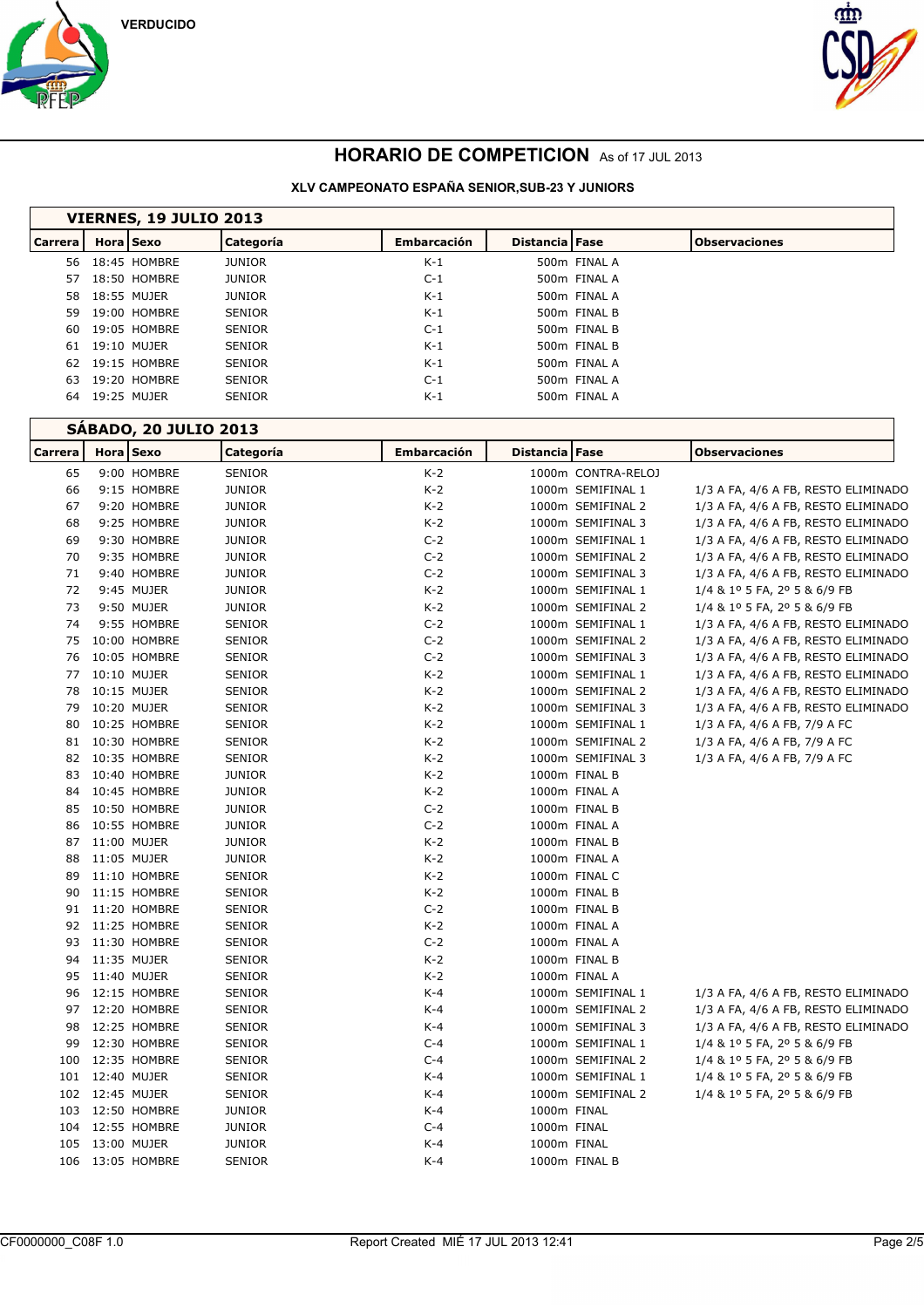



| <b>SABADO, 20 JULIO 2013</b> |  |                  |               |             |                |                   |                                     |
|------------------------------|--|------------------|---------------|-------------|----------------|-------------------|-------------------------------------|
| Carrera                      |  | <b>Hora</b> Sexo | Categoría     | Embarcación | Distancia Fase |                   | <b>Observaciones</b>                |
|                              |  | 107 13:10 HOMBRE | SENIOR        | K-4         |                | 1000m FINAL A     |                                     |
| 108                          |  | 13:15 HOMBRE     | SENIOR        | $C-4$       |                | 1000m FINAL B     |                                     |
| 109                          |  | 13:20 HOMBRE     | <b>SENIOR</b> | $C-4$       |                | 1000m FINAL A     |                                     |
|                              |  | 110 13:25 MUJER  | <b>SENIOR</b> | $K-4$       |                | 1000m FINAL B     |                                     |
|                              |  | 111 13:30 MUJER  | <b>SENIOR</b> | K-4         |                | 1000m FINAL A     |                                     |
|                              |  | 112 16:00 HOMBRE | <b>JUNIOR</b> | $K-2$       |                | 500m CONTRA-RELOJ |                                     |
|                              |  | 113 16:10 HOMBRE | SENIOR        | K-2         |                | 500m CONTRA-RELOJ |                                     |
|                              |  | 114 16:24 MUJER  | <b>SENIOR</b> | $K-2$       |                | 500m CONTRA-RELOJ |                                     |
|                              |  | 115 16:39 HOMBRE | <b>JUNIOR</b> | $C-2$       |                | 500m SEMIFINAL 1  | 1/3 A FA, 4/6 A FB, RESTO ELIMINADO |
|                              |  | 116 16:43 HOMBRE | <b>JUNIOR</b> | $C-2$       |                | 500m SEMIFINAL 2  | 1/3 A FA, 4/6 A FB, RESTO ELIMINADO |
|                              |  | 117 16:47 HOMBRE | <b>JUNIOR</b> | $C-2$       |                | 500m SEMIFINAL 3  | 1/3 A FA, 4/6 A FB, RESTO ELIMINADO |
| 118                          |  | 16:51 MUJER      | <b>JUNIOR</b> | K-2         |                | 500m SEMIFINAL 1  | 1/3 A FA, 4/6 A FB, RESTO ELIMINADO |
|                              |  | 119 16:55 MUJER  | <b>JUNIOR</b> | $K-2$       |                | 500m SEMIFINAL 2  | 1/3 A FA, 4/6 A FB, RESTO ELIMINADO |
|                              |  | 120 16:59 MUJER  | <b>JUNIOR</b> | K-2         |                | 500m SEMIFINAL 3  | 1/3 A FA, 4/6 A FB, RESTO ELIMINADO |
|                              |  | 121 17:03 HOMBRE | <b>JUNIOR</b> | K-2         |                | 500m SEMIFINAL 1  | 1/3 A FA, 4/6 A FB, 7/9 A FC        |
|                              |  | 122 17:07 HOMBRE | <b>JUNIOR</b> | $K-2$       |                | 500m SEMIFINAL 2  | 1/3 A FA, 4/6 A FB, 7/9 A FC        |
|                              |  | 123 17:11 HOMBRE | <b>JUNIOR</b> | K-2         |                | 500m SEMIFINAL 3  | 1/3 A FA, 4/6 A FB, 7/9 A FC        |
|                              |  | 124 17:15 HOMBRE | SENIOR        | $C-2$       |                | 500m SEMIFINAL 1  | 1/3 A FA, 4/6 A FB, RESTO ELIMINADO |
|                              |  | 125 17:19 HOMBRE | <b>SENIOR</b> | $C-2$       |                | 500m SEMIFINAL 2  | 1/3 A FA, 4/6 A FB, RESTO ELIMINADO |
| 126                          |  | 17:23 HOMBRE     | SENIOR        | $C-2$       |                | 500m SEMIFINAL 3  | 1/3 A FA, 4/6 A FB, RESTO ELIMINADO |
|                              |  | 127 17:27 HOMBRE | SENIOR        | $K-2$       |                | 500m SEMIFINAL 1  | 1/3 A FA, 4/6 A FB, 7/9 A FC        |
| 128                          |  | 17:31 HOMBRE     | SENIOR        | K-2         |                | 500m SEMIFINAL 2  | 1/3 A FA, 4/6 A FB, 7/9 A FC        |
| 129                          |  | 17:35 HOMBRE     | SENIOR        | K-2         |                | 500m SEMIFINAL 3  | 1/3 A FA, 4/6 A FB, 7/9 A FC        |
|                              |  | 130 17:39 HOMBRE | <b>JUNIOR</b> | K-2         |                | 500m FINAL B      |                                     |
|                              |  | 131 17:43 HOMBRE | <b>JUNIOR</b> | K-2         |                | 500m FINAL A      |                                     |
|                              |  | 132 17:47 HOMBRE | <b>JUNIOR</b> | $C-2$       |                | 500m FINAL B      |                                     |
|                              |  | 133 17:51 HOMBRE | <b>JUNIOR</b> | $C-2$       |                | 500m FINAL A      |                                     |
|                              |  | 134 17:55 MUJER  | <b>JUNIOR</b> | $K-2$       |                | 500m FINAL B      |                                     |
|                              |  | 135 17:59 MUJER  | <b>JUNIOR</b> | K-2         |                | 500m FINAL A      |                                     |
| 136                          |  | 18:03 MUJER      | <b>SENIOR</b> | K-2         |                | 500m SEMIFINAL 1  | 1/3 A FA, 4/6 A FB, 7/9 A FC        |
|                              |  | 137 18:07 MUJER  | <b>SENIOR</b> | $K-2$       |                | 500m SEMIFINAL 2  | 1/3 A FA, 4/6 A FB, 7/9 A FC        |
| 138                          |  | 18:11 MUJER      | <b>SENIOR</b> | K-2         |                | 500m SEMIFINAL 3  | 1/3 A FA, 4/6 A FB, 7/9 A FC        |
| 139                          |  | 18:15 HOMBRE     | SENIOR        | $K-2$       |                | 500m FINAL B      |                                     |
| 140                          |  | 18:19 HOMBRE     | SENIOR        | $C-2$       |                | 500m FINAL B      |                                     |
|                              |  | 141 18:23 HOMBRE | SENIOR        | K-2         |                | 500m FINAL A      |                                     |
|                              |  | 142 18:27 HOMBRE | SENIOR        | $C-2$       |                | 500m FINAL A      |                                     |
| 143                          |  | 18:31 MUJER      | <b>SENIOR</b> | $K-2$       |                | 500m FINAL C      |                                     |
|                              |  | 144 18:35 MUJER  | <b>SENIOR</b> | $K-2$       |                | 500m FINAL B      |                                     |
|                              |  | 145 18:39 MUJER  | SENIOR        | $K-2$       |                | 500m FINAL A      |                                     |
|                              |  | 146 18:43 HOMBRE | SENIOR        | K-4         |                | 500m CONTRA-RELOJ |                                     |
|                              |  | 147 18:47 MUJER  | SENIOR        | K-4         |                | 500m SEMIFINAL 1  | 1/4 & 1º 5 FA, 2º 5 & 6/9 FB        |
|                              |  | 148 18:51 MUJER  | SENIOR        | K-4         |                | 500m SEMIFINAL 2  | 1/4 & 1º 5 FA, 2º 5 & 6/9 FB        |
|                              |  | 149 18:55 HOMBRE | <b>SENIOR</b> | $C-4$       |                | 500m SEMIFINAL 1  | 1/4 & 1º 5 FA, 2º 5 & 6/9 FB        |
|                              |  | 150 18:59 HOMBRE | SENIOR        | $C-4$       |                | 500m SEMIFINAL 2  | 1/4 & 1º 5 FA, 2º 5 & 6/9 FB        |
|                              |  | 151 19:03 HOMBRE | SENIOR        | K-4         |                | 500m SEMIFINAL 1  | 1/3 A FA, 4/6 A FB, 7/9 A FC        |
|                              |  | 152 19:07 HOMBRE | SENIOR        | $K-4$       |                | 500m SEMIFINAL 2  | 1/3 A FA, 4/6 A FB, 7/9 A FC        |
|                              |  | 153 19:11 HOMBRE | SENIOR        | K-4         |                | 500m SEMIFINAL 3  | 1/3 A FA, 4/6 A FB, 7/9 A FC        |
|                              |  | 154 19:15 HOMBRE | <b>JUNIOR</b> | $C-4$       |                | 500m FINAL        |                                     |
|                              |  | 155 19:19 MUJER  | JUNIOR        | K-4         |                | 500m FINAL        |                                     |
| 156                          |  | 19:23 HOMBRE     | JUNIOR        | K-4         |                | 500m FINAL        |                                     |
|                              |  | 157 19:27 HOMBRE | SENIOR        | $K-4$       |                | 500m FINAL B      |                                     |
|                              |  | 158 19:31 HOMBRE | SENIOR        | $C-4$       |                | 500m FINAL A      |                                     |
|                              |  | 159 19:35 MUJER  | SENIOR        | K-4         |                | 500m FINAL A      |                                     |
| 160                          |  | 19:43 HOMBRE     | SENIOR        | K-4         |                | 500m FINAL A      |                                     |
|                              |  | 161 19:47 HOMBRE | <b>JUNIOR</b> | $K-1$       |                | 200m CONTRA-RELOJ |                                     |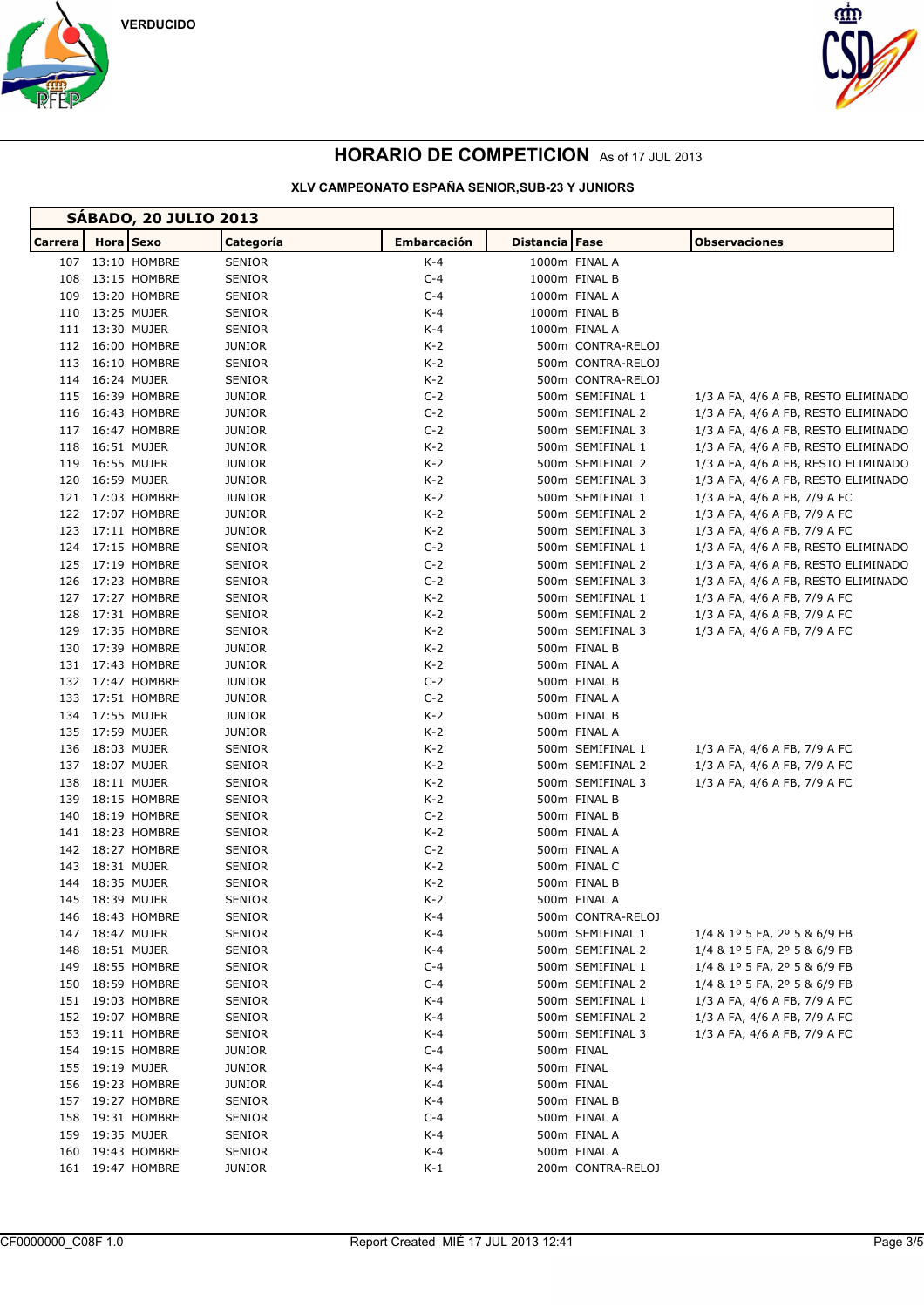





| <b>SABADO, 20 JULIO 2013</b> |                  |                  |               |                    |                         |                   |                      |  |
|------------------------------|------------------|------------------|---------------|--------------------|-------------------------|-------------------|----------------------|--|
| <b>Carrera</b>               | <b>Hora</b> Sexo |                  | Categoría     | <b>Embarcación</b> | <b>Distancia   Fase</b> |                   | <b>Observaciones</b> |  |
|                              |                  | 162 20:00 HOMBRE | <b>JUNIOR</b> | $C-1$              |                         | 200m CONTRA-RELOJ |                      |  |
|                              |                  | 163 20:15 HOMBRE | <b>SENIOR</b> | $K-1$              |                         | 200m CONTRA-RELOJ |                      |  |
|                              |                  | 164 20:30 HOMBRE | <b>SENIOR</b> | $C-1$              |                         | 200m CONTRA-RELOJ |                      |  |
|                              |                  | 165 20:45 HOMBRE | <b>SENIOR</b> | $K-2$              |                         | 200m CONTRA-RELOJ |                      |  |

|                |                 |                  | <b>DOMINGO, 21 JULIO 2013</b> |                    |                |                   |                                     |
|----------------|-----------------|------------------|-------------------------------|--------------------|----------------|-------------------|-------------------------------------|
| <b>Carrera</b> | Hora Sexo       |                  | Categoría                     | <b>Embarcación</b> | Distancia Fase |                   | <b>Observaciones</b>                |
| 166            |                 | 8:00 MUJER       | <b>SENIOR</b>                 | $C-1$              |                | 200m SEMIFINAL 1  | 1/4 & 1º 5 FA, 2º 5 & 6/9 FB        |
| 167            |                 | 8:03 MUJER       | <b>SENIOR</b>                 | $C-1$              |                | 200m SEMIFINAL 2  | 1/4 & 1º 5 FA, 2º 5 & 6/9 FB        |
| 168            |                 | 8:15 MUJER       | <b>SENIOR</b>                 | $K-1$              |                | 200m SEMIFINAL 1  | 1/3 A FA, 4/6 A FB, RESTO ELIMINADO |
| 169            |                 | 8:18 MUJER       | <b>SENIOR</b>                 | $K-1$              |                | 200m SEMIFINAL 2  | 1/3 A FA, 4/6 A FB, RESTO ELIMINADO |
| 170            |                 | 8:21 MUJER       | <b>SENIOR</b>                 | $K-1$              |                | 200m SEMIFINAL 3  | 1/3 A FA, 4/6 A FB, RESTO ELIMINADO |
| 171            |                 | 8:24 HOMBRE      | JUNIOR                        | K-1                |                | 200m SEMIFINAL 1  | 1/3 A FA, 4/6 A FB, 7/9 A FC        |
| 172            |                 | 8:27 HOMBRE      | <b>JUNIOR</b>                 | $K-1$              |                | 200m SEMIFINAL 2  | 1/3 A FA, 4/6 A FB, 7/9 A FC        |
| 173            |                 | 8:30 HOMBRE      | <b>JUNIOR</b>                 | K-1                |                | 200m SEMIFINAL 3  | 1/3 A FA, 4/6 A FB, 7/9 A FC        |
| 174            |                 | 8:33 HOMBRE      | <b>JUNIOR</b>                 | $C-1$              |                | 200m SEMIFINAL 1  | 1/3 A FA, 4/6 A FB, 7/9 A FC        |
| 175            |                 | 8:36 HOMBRE      | <b>JUNIOR</b>                 | $C-1$              |                | 200m SEMIFINAL 2  | 1/3 A FA, 4/6 A FB, 7/9 A FC        |
| 176            |                 | 8:39 HOMBRE      | <b>JUNIOR</b>                 | $C-1$              |                | 200m SEMIFINAL 3  | 1/3 A FA, 4/6 A FB, 7/9 A FC        |
| 177            |                 | 8:42 MUJER       | JUNIOR                        | K-1                |                | 200m SEMIFINAL 1  | 1/3 A FA, 4/6 A FB, RESTO ELIMINADO |
| 178            |                 | 8:45 MUJER       | <b>JUNIOR</b>                 | K-1                |                | 200m SEMIFINAL 2  | 1/3 A FA, 4/6 A FB, RESTO ELIMINADO |
| 179            |                 | 8:48 MUJER       | <b>JUNIOR</b>                 | K-1                |                | 200m SEMIFINAL 3  | 1/3 A FA, 4/6 A FB, RESTO ELIMINADO |
| 180            |                 | 8:51 HOMBRE      | <b>SENIOR</b>                 | K-1                |                | 200m SEMIFINAL 1  | 1/3 A FA, 4/6 A FB, 7/9 A FC        |
| 181            |                 | 8:54 HOMBRE      | SENIOR                        | K-1                |                | 200m SEMIFINAL 2  | 1/3 A FA, 4/6 A FB, 7/9 A FC        |
| 182            |                 | 8:57 HOMBRE      | SENIOR                        | K-1                |                | 200m SEMIFINAL 3  | 1/3 A FA, 4/6 A FB, 7/9 A FC        |
| 183            |                 | 9:00 HOMBRE      | SENIOR                        | $C-1$              |                | 200m SEMIFINAL 1  | 1/3 A FA, 4/6 A FB, 7/9 A FC        |
| 184            |                 | 9:03 HOMBRE      | SENIOR                        | $C-1$              |                | 200m SEMIFINAL 2  | 1/3 A FA, 4/6 A FB, 7/9 A FC        |
| 185            |                 | 9:06 HOMBRE      | <b>SENIOR</b>                 | $C-1$              |                | 200m SEMIFINAL 3  | 1/3 A FA, 4/6 A FB, 7/9 A FC        |
| 186            |                 | 9:09 MUJER       | <b>SENIOR</b>                 | $C-1$              |                | 200m FINAL B      |                                     |
| 187            |                 | 9:12 MUJER       | <b>SENIOR</b>                 | $C-1$              |                | 200m FINAL A      |                                     |
| 188            |                 | 9:15 HOMBRE      | <b>JUNIOR</b>                 | K-1                |                | 200m FINAL C      |                                     |
| 189            |                 | 9:18 HOMBRE      | <b>JUNIOR</b>                 | $C-1$              |                | 200m FINAL C      |                                     |
| 190            |                 | 9:21 HOMBRE      | <b>JUNIOR</b>                 | $K-1$              |                | 200m FINAL B      |                                     |
| 191            |                 | 9:24 HOMBRE      | <b>JUNIOR</b>                 | $C-1$              |                | 200m FINAL B      |                                     |
| 192            |                 | 9:27 MUJER       | JUNIOR                        | K-1                |                | 200m FINAL B      |                                     |
| 193            |                 | 9:30 HOMBRE      | JUNIOR                        | K-1                |                | 200m FINAL A      |                                     |
| 194            |                 | 9:33 HOMBRE      | <b>JUNIOR</b>                 | $C-1$              |                | 200m FINAL A      |                                     |
| 195            |                 | 9:36 MUJER       | <b>JUNIOR</b>                 | K-1                |                | 200m FINAL A      |                                     |
| 196            |                 | 9:39 MUJER       | <b>JUNIOR</b>                 | $C-1$              |                | 200m FINAL        |                                     |
| 197            |                 | 9:42 HOMBRE      | SENIOR                        | K-1                |                | 200m FINAL C      |                                     |
| 198            |                 | 9:45 HOMBRE      | SENIOR                        | $C-1$              |                | 200m FINAL C      |                                     |
| 199            |                 | 9:48 HOMBRE      | SENIOR                        | $K-1$              |                | 200m FINAL B      |                                     |
| 200            |                 | 9:51 HOMBRE      | SENIOR                        | $C-1$              |                | 200m FINAL B      |                                     |
| 201            |                 | 9:54 MUJER       | <b>SENIOR</b>                 | K-1                |                | 200m FINAL B      |                                     |
| 202            |                 | 9:57 HOMBRE      | SENIOR                        | K-1                |                | 200m FINAL A      |                                     |
| 203            |                 | 10:00 HOMBRE     | SENIOR                        | $C-1$              |                | 200m FINAL A      |                                     |
| 204            | 10:03 MUJER     |                  | <b>SENIOR</b>                 | K-1                |                | 200m FINAL A      |                                     |
|                |                 | 205 10:15 HOMBRE | JUNIOR                        | K-2                |                | 200m CONTRA-RELOJ |                                     |
|                | 206 10:30 MUJER |                  | SENIOR                        | $K-2$              |                | 200m CONTRA-RELOJ |                                     |
| 207            |                 | 10:45 HOMBRE     | JUNIOR                        | $C-2$              |                | 200m SEMIFINAL 1  | 1/3 A FA, 4/6 A FB, RESTO ELIMINADO |
| 208            |                 | 10:48 HOMBRE     | JUNIOR                        | $C-2$              |                | 200m SEMIFINAL 2  | 1/3 A FA, 4/6 A FB, RESTO ELIMINADO |
| 209            |                 | 10:51 HOMBRE     | JUNIOR                        | $C-2$              |                | 200m SEMIFINAL 3  | 1/3 A FA, 4/6 A FB, RESTO ELIMINADO |
| 210            | 10:54 MUJER     |                  | <b>JUNIOR</b>                 | K-2                |                | 200m SEMIFINAL 1  | 1/3 A FA, 4/6 A FB, RESTO ELIMINADO |
|                | 211 10:57 MUJER |                  | <b>JUNIOR</b>                 | K-2                |                | 200m SEMIFINAL 2  | 1/3 A FA, 4/6 A FB, RESTO ELIMINADO |
|                | 212 11:00 MUJER |                  | JUNIOR                        | K-2                |                | 200m SEMIFINAL 3  | 1/3 A FA, 4/6 A FB, RESTO ELIMINADO |
|                |                 |                  |                               |                    |                |                   |                                     |